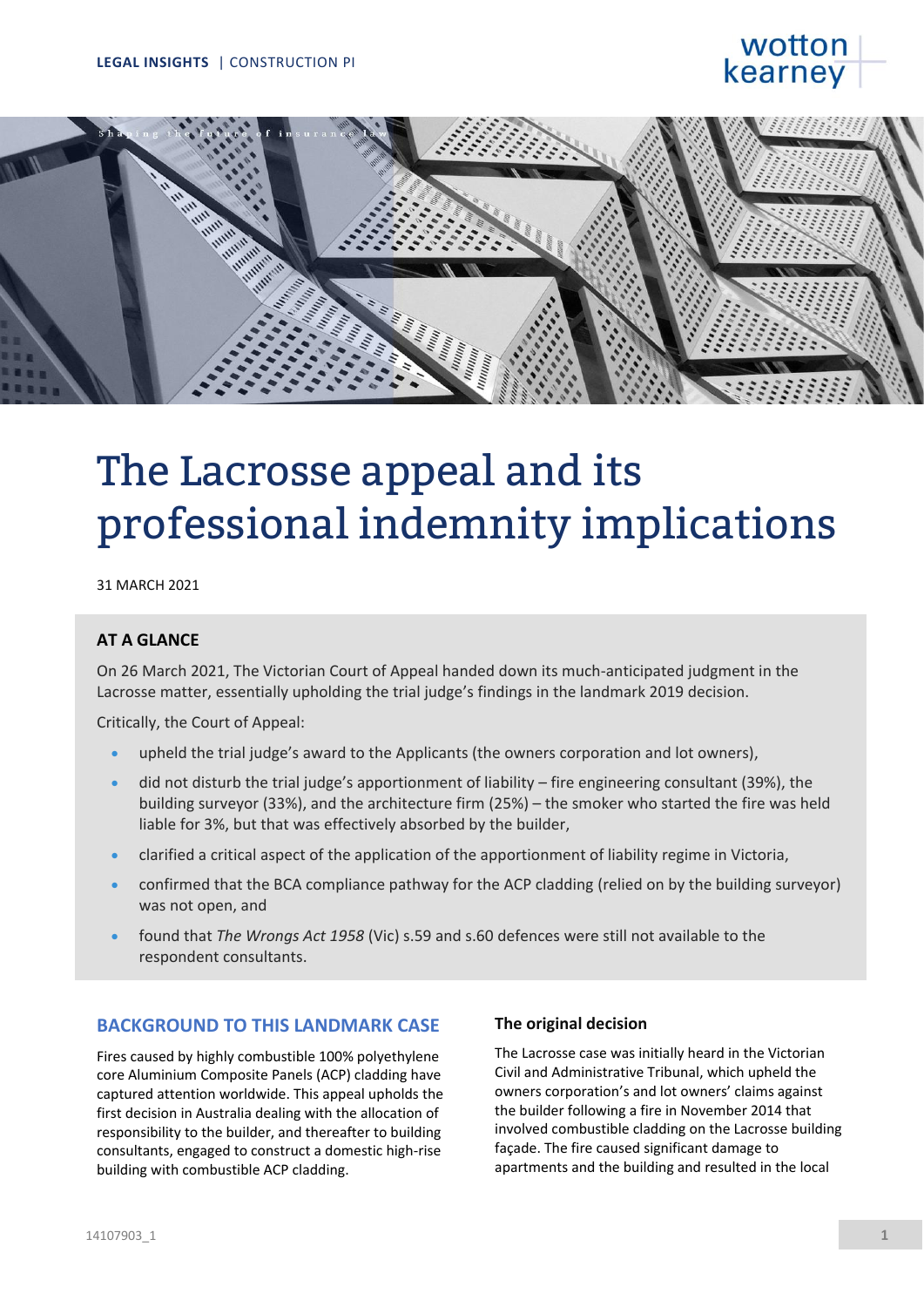authority issuing orders to remove and replace the cladding on the entire building.

#### **The appeal**

The appeal was brought by the architecture firm (Elenberg Fraser) (**Architect**), the fire engineering consultant (Thomas Nicolas) (**Fire Engineer**) and the building surveyor (Gardner Group) (**RBS**) after the trial judge found that the builder, LU Simon (**Builder**), while being 100% liable for the Applicants' damages claims, had relied on the advice of its consultants. Accordingly, the trial judge found the Builder was able to pass that liability down to the consultants, with that liability being apportioned amongst them.

The Court of Appeal expressed its gratitude to Vice President Woodward for the exceptionally high quality of reasons at first instance, noting those had made their task considerably easier than it might otherwise have been.

## **THE KEY ISSUES**

The Court of Appeal's decision is heavily informed by the facts of the case and the grounds of appeal that were advanced by the consultants. Nonetheless, it provides some critical guidance on key issues affecting consultant professionals and their insurers.

## **Apportionment and the need to consider the precise claim made**

#### *The issue on appeal*

A key issue on appeal was the operation of the proportionate liability regime as contained in Part IVAA of the *Wrongs Act 1958* (Vic) (**Wrongs Act**). Critically, the Applicants' primary position in the proceeding was that the Builder was liable to the Applicants by reason of the operation of statutory warranties contained within the *Domestic Building Contracts Act 1996* (Vic) (**DBCA**). The warranties relied on by the Applicants did not involve alleged breaches by the Builder to take reasonable care.

The Applicants' primary position was that the apportionment regime did not apply, as the regime only applies to claims for economic loss arising from a failure to take reasonable care. Accordingly, they argued the Builder was not entitled to apportion its primary liability to the Applicants. At first instance, the Tribunal agreed. It then went on to find that the Builder was entitled to recover from its contracting consultants.

On appeal, the Fire Engineer and the Architect argued that, when viewed in substance, the Applicants' claims against the Builder should be the subject of the

apportionment regime as the claims involved circumstances arising out of a failure to take reasonable care.

#### *The findings*

After undertaking a careful and detailed analysis of the precise wording of the legislation and relevant authorities, the Court of Appeal dismissed this ground of appeal and observed:

- The starting point for deciding whether a claim is an "apportionable claim" for the purposes of the apportionment regime is the terms in which the claim is framed.
- The framing of the claim is an essential determinant of whether a claim can be said to arise from a failure to take reasonable care.
- The statutory definition does not extend to claims "involving circumstances arising out of a failure to take reasonable care".
- A contrary view would create anomalous consequences including:
	- enabling the primacy of contract in determining the allocation and extent of risk at common law in certain situations to be displaced, and
	- subordinating the statutory provisions supplementing the law of contract to a rule that would have the capacity to destroy their purpose.
- In the context of the DBCA warranties, a contrary view would also enable a builder:
	- to substantially avoid liability under statutory warranties that do not include any requirement that the owners establish a failure to take reasonable care,
	- to substantially avoid liability despite the warranties not being capable of being excluded by contract (the warranties survive for the benefit of successive owners and are supported by a statutory scheme of insurance), and
	- enable a builder to avoid liability under the warranties even when concurrent wrongdoers may be insolvent or under-insured.

In reaching this decision, the Court departed from the observations made by the Court in both *Dartberg*<sup>1</sup> and *Godfrey Spowers 2* ;

<sup>1</sup> Dartberg (2007) 164 FCR 450

<sup>2</sup> Godfrey Spowers (2008) 21 VR 84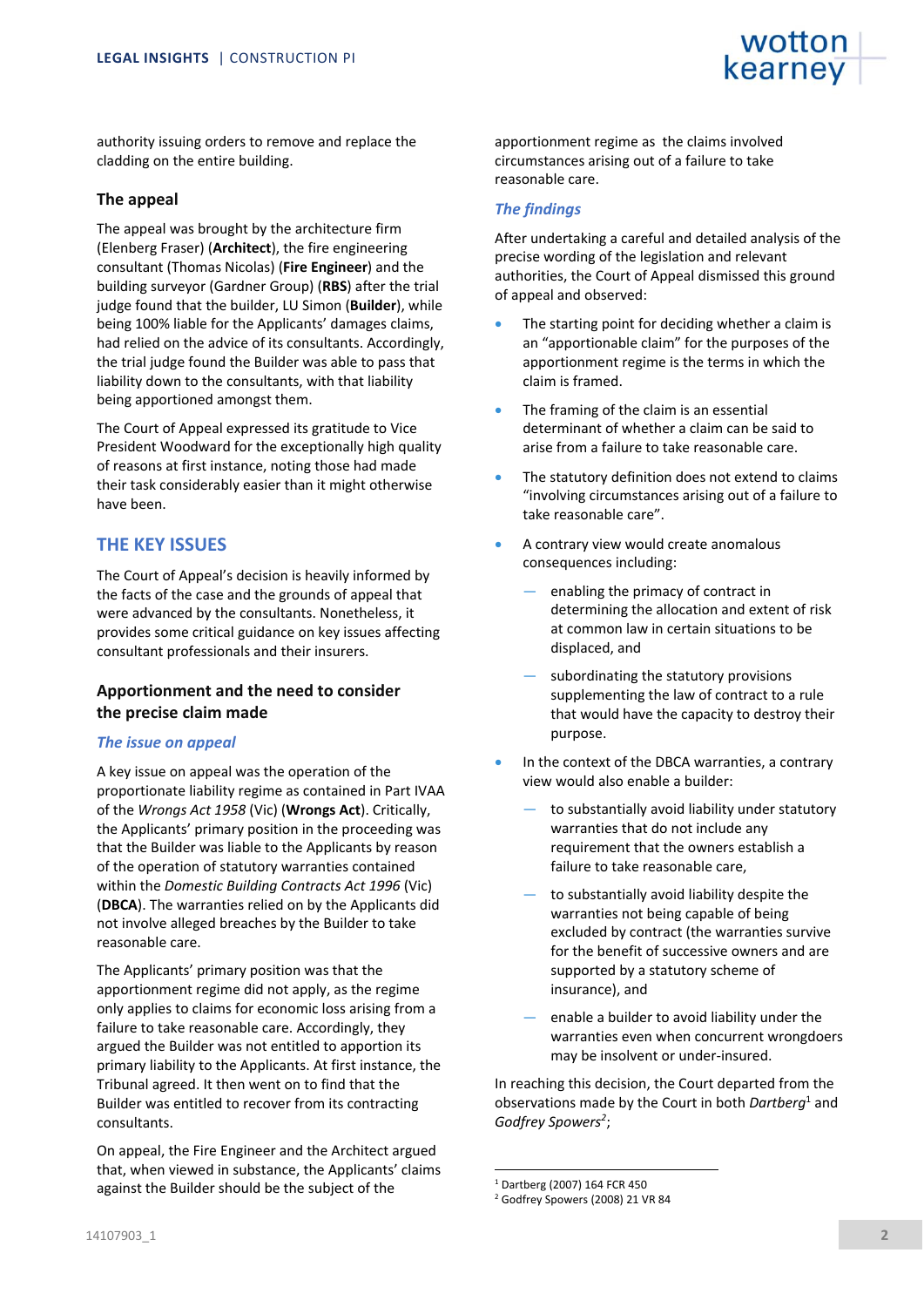#### *The implications*

This finding has far-reaching implications for the construction industry and beyond. In short:

- A claimant can potentially avoid a defendant relying on the apportionment regime by pleading a claim founded on a contractual obligation and/or warranty if that obligation and/or warranty is not founded on an obligation to take reasonable care.
- Contracting parties can effectively avoid the operation of the apportionment regime by agreeing to contractual obligations and/or warranties that are not founded in obligations to take reasonable care.
- Arguably parties can "contract out" of the application of the apportionment regime by agreeing to terms that, if breached, would not enliven the operation of that regime.

## **Apportionment – difficulty in upsetting apportionment findings**

It is also worth noting the Court of Appeal's reluctance to entertain opening up the Tribunal's assessment of the apportioned responsibilities of the parties, quoting the High Court's observations in Prodreberske<sup>3</sup>, which observed that "*a finding on a question of apportionment is a finding upon a 'question, not of principle or of positive findings of fact or law, but of proportion, of balance and relative emphasis, and of weighing different considerations. It involves an individual choice or discretion, as to which there may well be differences of opinion by different minds'. Such a finding, if made by a judge, is not lightly reviewed*".

## **Construction of C1.12(F) of The Building Code of Australia**

#### *The issue*

A core issue in the dispute was whether the cladding, which went up in flames, met the requirements of the Building Code of Australia (BCA). In this case, the RBS argued that the cladding did meet a particular "deemed to satisfy" (DTS) provision contained in C1.12(f) of the BCA.

This argument was founded on a submission that the core component of the cladding, being its polyethylene core, was not a "laminate" and, accordingly, was the subject of an exemption for non-combustible materials within that provision of the BCA.

## *The findings*

The Court of Appeal agreed with the Tribunal's analysis that this exemption did not apply but adopted a slightly different analysis.

The Court found that the RBS' contention led to the conclusion that the clause effectively regulates only the combustibility of the external laminates and the precise extent to which adhesive may be used as an element of the construction. The Court found that this interpretation leaves open the possibility of further layers within the material being combustible, which would make the BCA limitation of the extent of the use of adhesives pointless.

#### *The implications*

The Court of Appeal's findings effectively puts an end to this "compliance pathway" for combustible cladding under the BCA.

## **Potential exposure may**   $\mathcal{B}(\mathcal{C})$ **lead to a reassessment of professional indemnity risks in the sector and is likely to re-shape both consultant contracts and design and construct contracts in the future**

#### **Peer professional opinion defence**

#### *The issue*

The RBS contended, at first instance, that it was entitled to rely on the peer professional opinion defence contained within section 59 of the Wrongs Act, which provides that in certain circumstances, peer professional opinion constitutes a defence to a claim of negligence on the part of an individual practising a profession.

The Tribunal determined that the practice that was relied on by the RBS in advancing this defence, which involved the issuing of building permits for the use of ACPs with a polyethylene core, was relevantly "unreasonable". It found the RBS could not use this defence and the RBS appealed the finding.

<sup>3</sup> Podrebersek (1985) 59 ALJR 492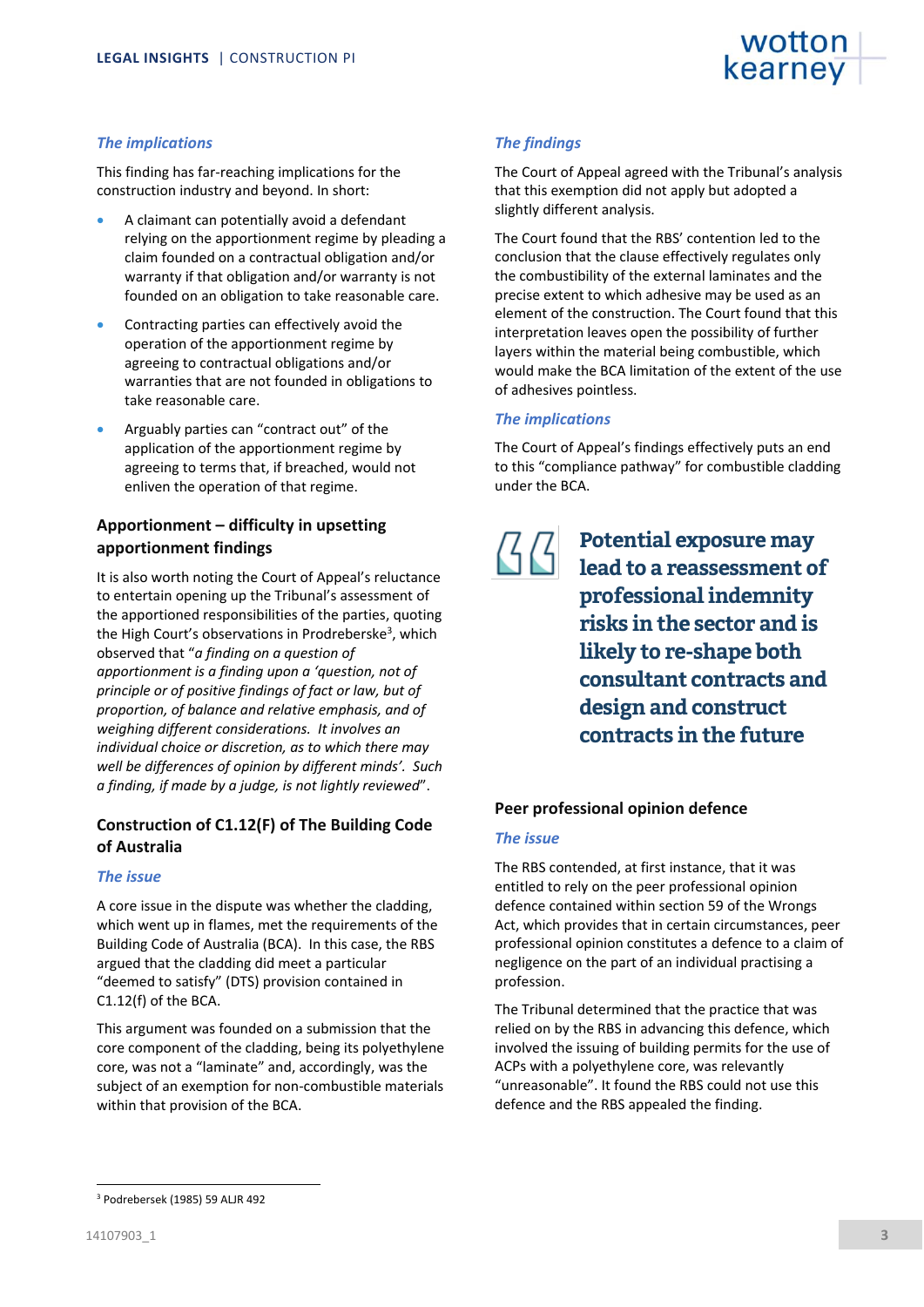#### *The findings*

The Court of Appeal agreed with the RBS's submissions that the question to ask was not whether the relevant practice was unreasonable but rather whether the acceptance of that practice was unreasonable. Nonetheless, it found that the Tribunal had addressed this issue.

Having considered the relevant authorities, the Court of Appeal observed that it is obviously open to a Court to conclude that an opinion is unreasonable if it lacks a logical basis (in the sense of a rationally defensible basis), but the ultimate question is simply whether, in all the circumstances of the case, the opinion was unreasonable.

The Court agreed with the Tribunal's conclusion that, having reviewed the evidence given, the practice of approving ACPs in these circumstances did not withstand logical analysis and was "unreasonable".

#### *The implications*

In seeking to establish a "peer professional opinion" defence, careful consideration needs to be given to the expert evidence relied on in support of that defence. Critically, any expert peer professionals will need to demonstrate they, either individually or collectively, subjected the relevant practice to robust scrutiny and logical analysis.

#### **Statutory duties under the Building Act**

It is also worth noting that The Court of Appeal expressed doubt that s.16 of the *Building Act 1993* (Vic) imposes an independent statutory duty on a builder (a breach of which results in damages) or that such a duty is non-delegable (either generally, or in the circumstances of the case). Section 16 contains its own remedy for a breach of the section (penalty provisions) and is not an independent vehicle that creates a cause of action against a builder for non-compliance.

## **THE KEY TAKEAWAY FOR CONSTRUCTION PROFESSIONALS & THEIR INSURERS**

From an insurance perspective, this decision may lead to debate between insureds and insurers regarding the application of assumed liability exclusions.

Based on the Lacrosse appeal decision, insureds may lose the benefit of the apportionment regime if they have an agreement imposing strict obligations and/or warranties that will result in a material departure from what the parties would otherwise be held liable for at general law (with the benefit of the apportionment legislation).

That potential exposure may lead to a reassessment of professional indemnity risks in the sector and is likely to re-shape both consultant contracts and design and construct contracts in the future.

Equally, however, it's important not to lose sight of the fact that the Lacrosse matter remains a decision limited to its facts. While clearly the Court of Appeal has expressed some definitive and helpful views, especially concerning the operation of Victoria's apportionment legislation and the peer professional opinion defence, the outcome in Lacrosse remains, in large part, a product of the particular contractual arrangements between the parties and the manner in which the case was run and defended.